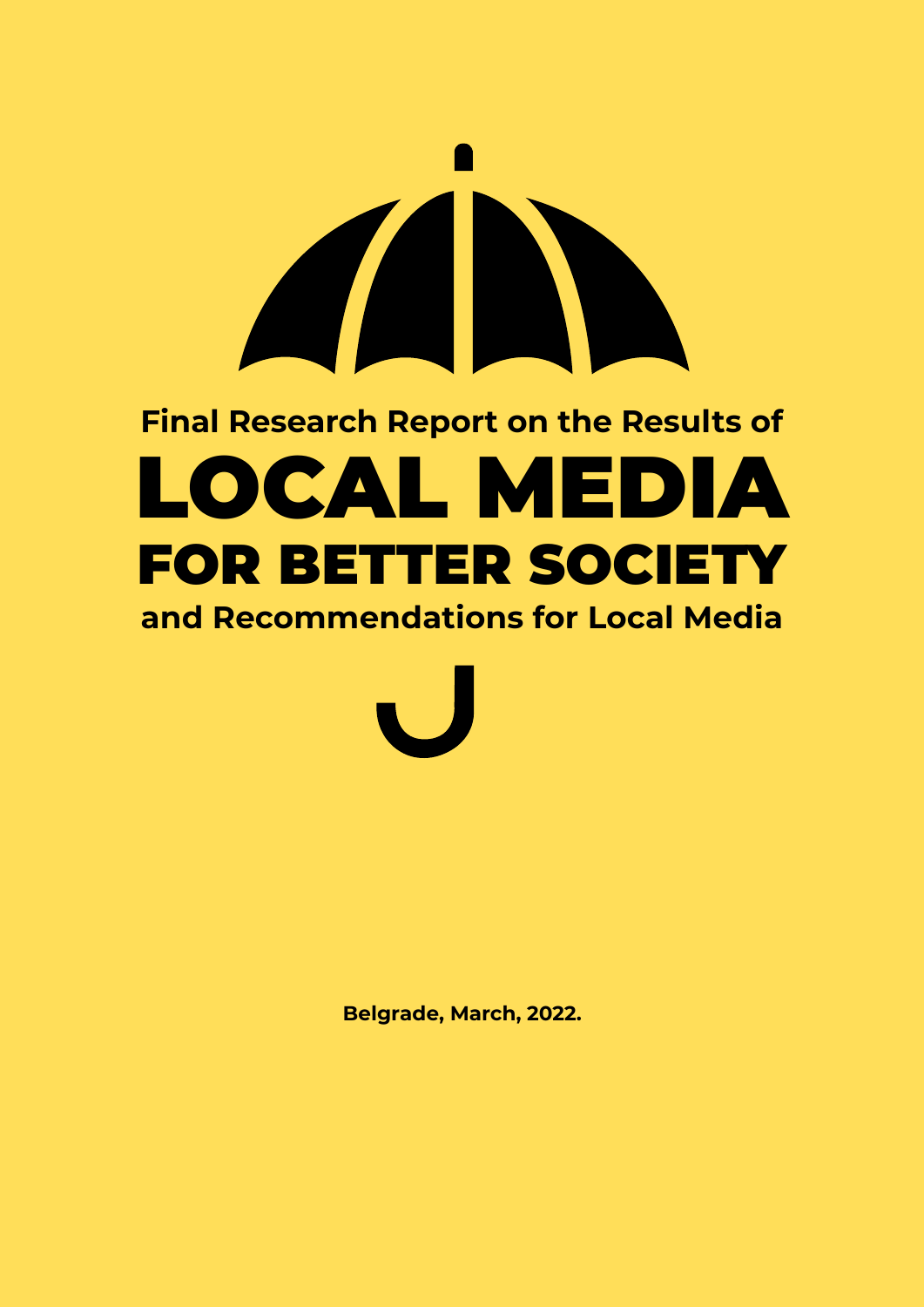#### **Title of the Report:**

nue of the Report:<br>Report on the Results of Local Media for Better Society and Recommendations for Local Media  $R$  on the Results of Local Media for Better Society and Recommendations for Local Media  $\epsilon$ 

March, 2022

#### **Publishers:**

Trade union of journalists of Croatia, Slovene Association of Journalists BH Journalists, **Publishers:**  Independent Journalists' Association of Serbia Journalists, Independent Journalists' Association of Serbia Trade union of journalists of Croatia, Slovene Association of Journalists BH

#### **Authors: Authors:**

Daniela Jurčić, University of Mostar Daniela Jurčić, University of Mostar Sanja Kljajić, University of Novi Sad Sanja Kljajić, University of Novi Sad Tjaša Turnšek, Mirovni Inštitut, Ljubljana Tjaša Turnšek, Mirovni Inštitut, Ljubljana Dina Vozab, University of Zagreb Dina Vozab, University of Zagreb

**Editor:** Dina Vozab

**Proofreading:** Elemento Content d.o.o. **Proofreading:** Elemento Content d.o.o.

**Graphic design: Graphic design:**  Milos Sindjelic Milos Sindjelic

*This publication was created within the project "Local Media for Better Society", which the Trade of journalists of Croatia, Slovene Association of Journalists BH Journalists, Independent Journalists'*  union of journalists of Croatia, Slovene Association of Journalists BH Journalists, Independent *Journalists' Association of Serbia are implementing with the support of Great Britain Embassy opinions of donor.in Croatia. The views and opinions of the author presented in this publication do not necessarily represent the opinions of donor. Association of Serbia are implementing with the support of Great Britain Embassy in Croatia. The* 







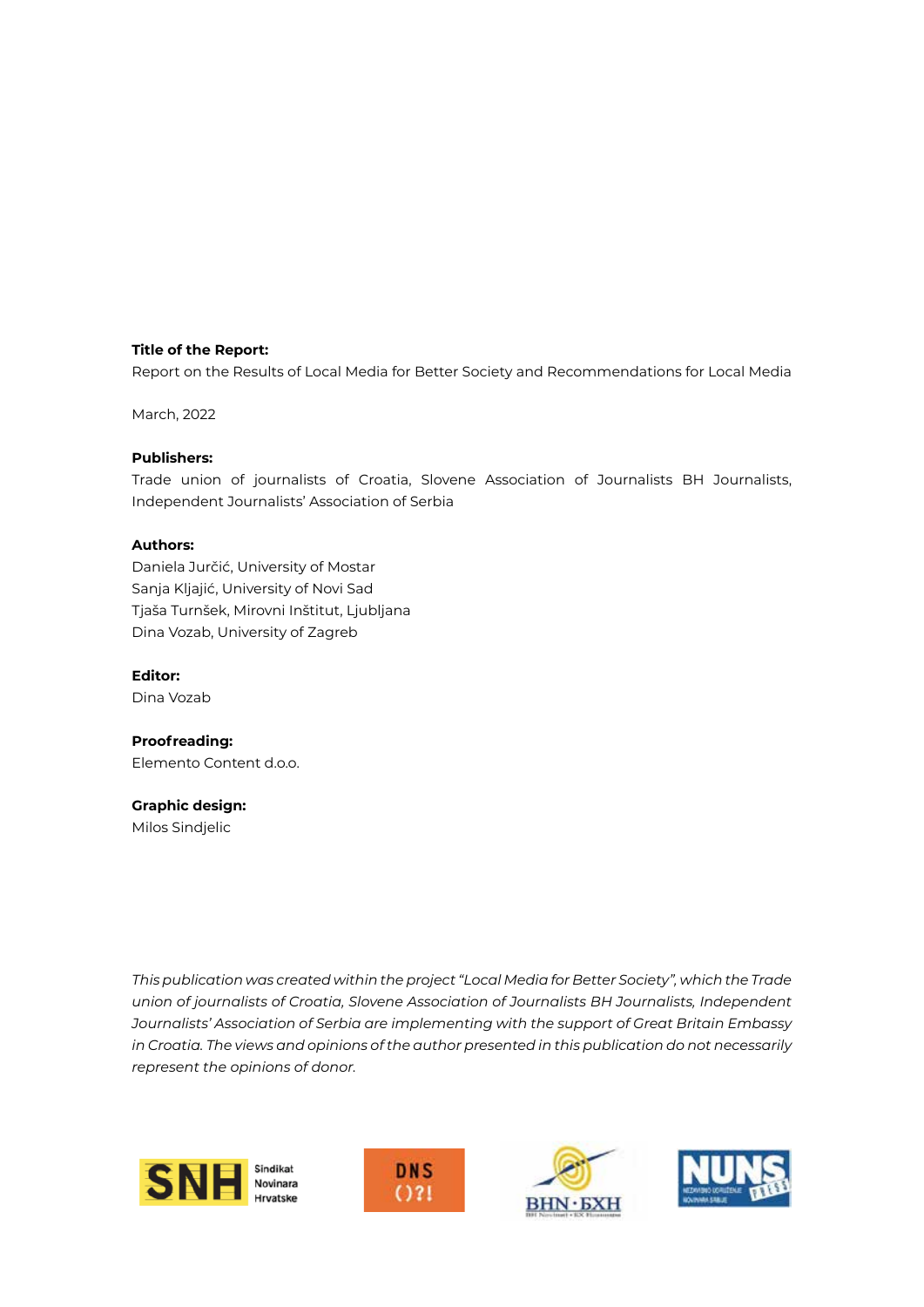### **Contents**

| 4.2. Support for the local community, public interest, democracy, and human rights 12 |  |
|---------------------------------------------------------------------------------------|--|
|                                                                                       |  |
|                                                                                       |  |
|                                                                                       |  |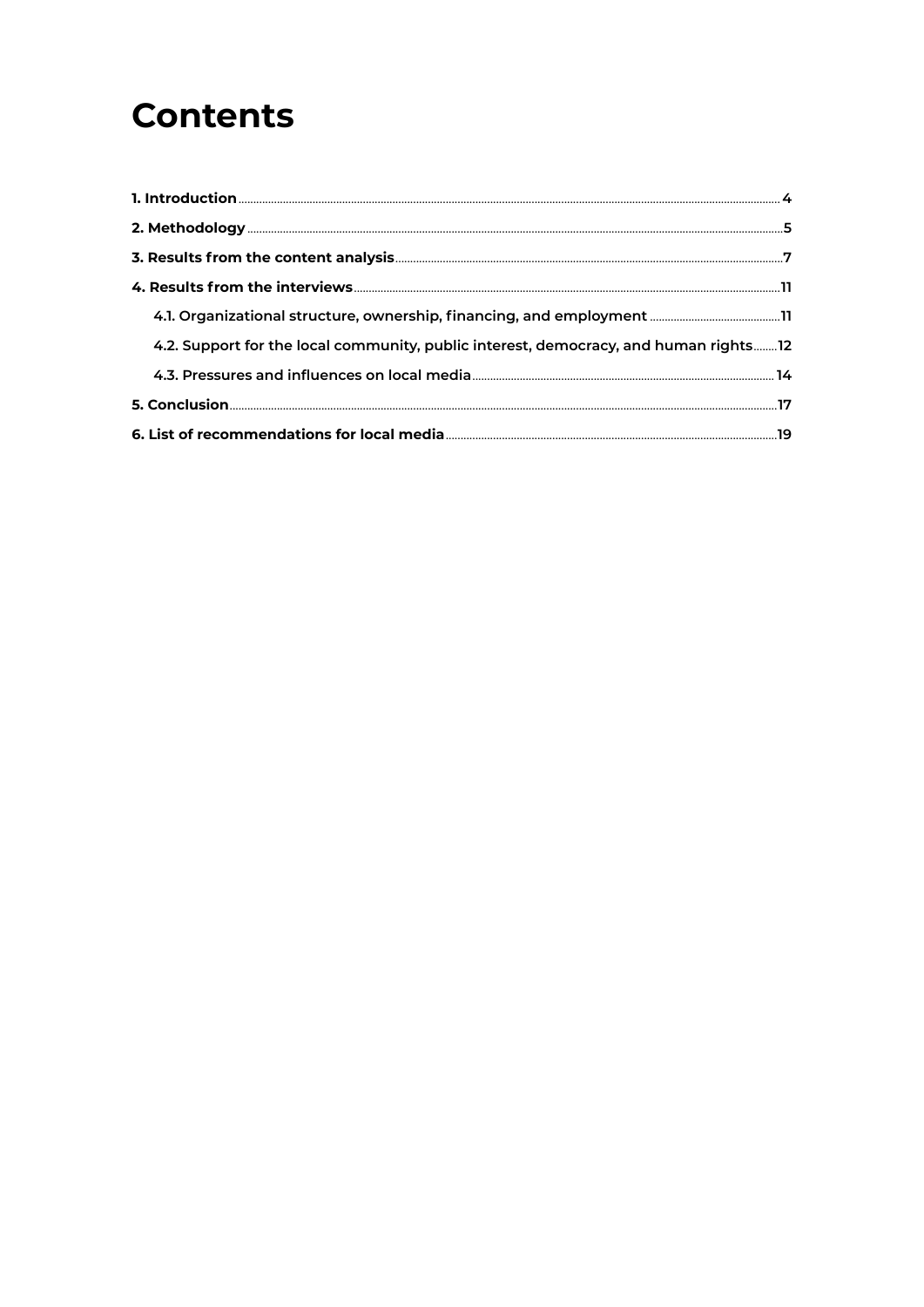### **1. Introduction**

The project Local Media for Better Society, led by the Trade Union of Croatian Journalists, in partnership with BH Journalists Association, Independent Journalist's Association of Serbia (IJAS), Slovene Association of Journalists (SAJ), and funded by the British Embassy in Zagreb, aims to provide cooperation and strengthening of independence of local media in Bosnia and Herzegovina, Croatia, Serbia and Slovenia. One of the goals of the project was to form a team of researchers from four countries who would carry out a content analysis of different local media outlets and conduct interviews with five local media editors. The researchers in the project were Daniela Jurčić (University of Mostar, Bosnia and Herzegovina), Dina Vozab (University of Zagreb, Croatia), Sanja Kljajić (University of Novi Sad, Serbia) and Tjaša Turnšek (Pecae Institute, Slovenia). This report is written based on the analysis made by researchers and discussions about the results during workshops with media experts Sabina Mihelj and Václav Štětka, and local media representatives.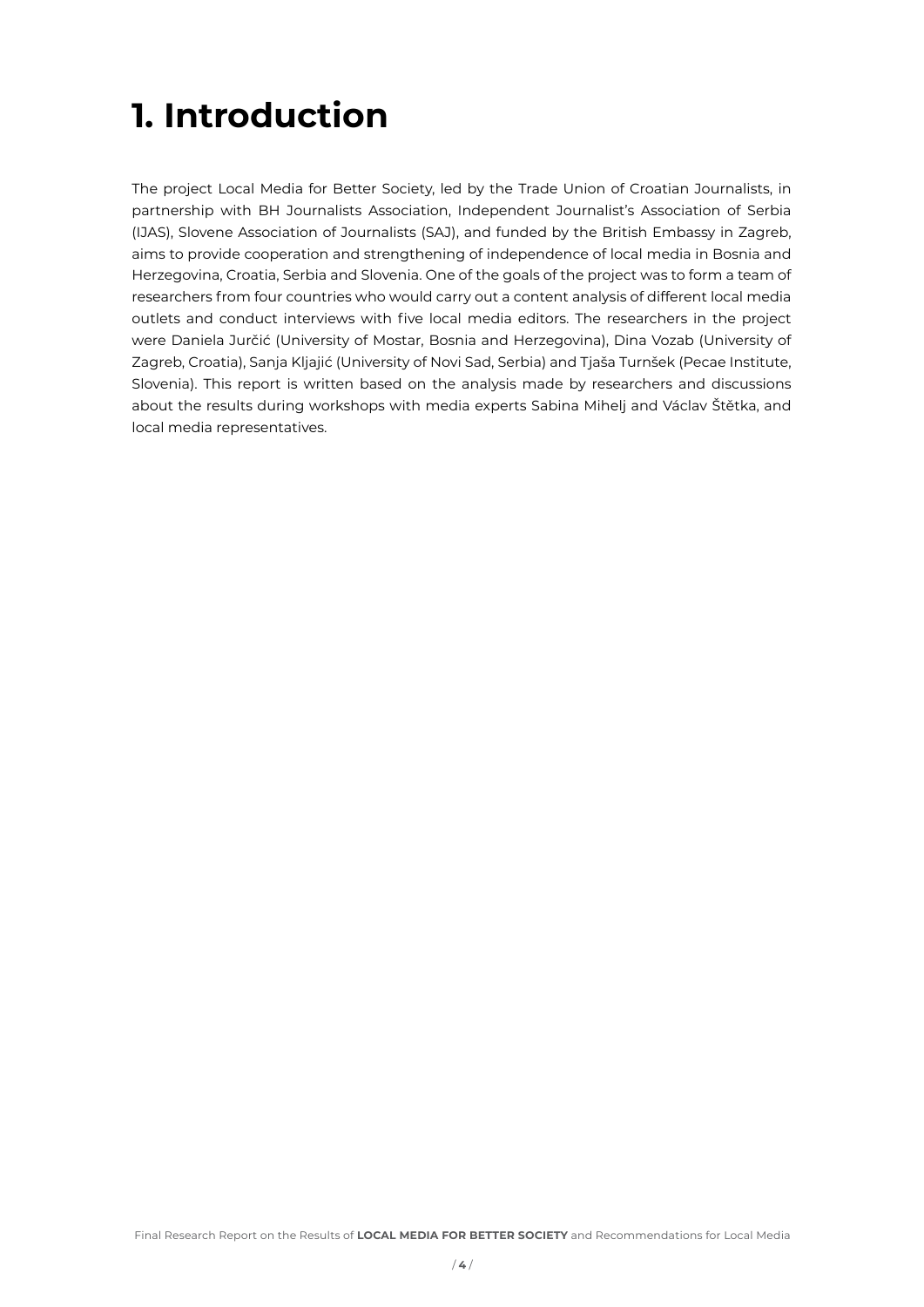### **2. Methodology**

The analysis consisted of two parts – content analysis of five local media outlets per country and interviews with the editors of these media outlets. Each of the country teams in the project (Bosnia and Herzegovina, Croatia, Serbia and Slovenia) chose five local media for the content analysis. There were some common criteria for the case selection. Online media were chosen for the analysis, regardless of whether they also have a print form, or if they are digital-only media. It was also recommended to achieve a sort of diversity in the country with the choice of media. For example, selected local media should reflect regional diversity and smaller and larger urban environments. Local media outlets selected for the analysis are listed in Table 1.

The proposed sample for the analysis consisted of top 10 articles published on the home page of each news website at 4 PM on the following dates: 7 February 2022 (Monday), 15 February 2022 (Tuesday), 23 February 2022 (Wednesday), 3 February 2022 (Thursday), 11 February 2022 (Friday), 19 February 2022 (Saturday), and 27 February 2022 (Sunday). The home page of each news website was downloaded and archived at 4 PM on the chosen dates. A media article was the unit of analysis. The coding matrix was preliminarily tested before the start of the analysis. Some of the categories in the coding matrix were "main theme of the article," "main protagonists in the article," "does the article have a local focus," "does the article tackle issues of democracy, human rights or peace building" etc. The final sample size in Bosnia and Herzegovina was 350, 340 in Croatia, 345 in Serbia, and 314 in Slovenia (a total sample of 1349 articles).<sup>1</sup>

| <b>Country</b>         | <b>Local media outlet</b> | <b>Number of analyzed articles</b> |
|------------------------|---------------------------|------------------------------------|
| Bosnia and Herzegovina | <b>Bljesak</b>            | 70                                 |
|                        | Kozarski vjesnik          | 70                                 |
|                        | Medijski servis           | 70                                 |
|                        | Radio Sarajevo            | 70                                 |
|                        | <b>Rtv USK</b>            | 70                                 |
| Croatia                | Dalmacija Danas           | 70                                 |
|                        | E-međimurje               | 70                                 |
|                        | Glas Istre                | 70                                 |
|                        | <b>Glas Slavonije</b>     | 70                                 |
|                        | Zagreb.info               | 60                                 |
| Serbia                 | 021.rs                    | 70                                 |
|                        | Boom93                    | 70                                 |
|                        | Južne vesti               | 66                                 |
|                        | Ozonpress                 | 70                                 |
|                        | Radio 100 plus            | 69                                 |
| Slovenia               | Dolenjski list            | 69                                 |
|                        | Gorenjski glas            | 67                                 |
|                        | Lokalec.si                | 54                                 |
|                        | Novi tednik               | 57                                 |
|                        | Primorske novice          | 67                                 |

#### **Table 1. Number of analyzed articles in selected local media outlets**

 $\frac{1}{1}$  In Serbia and Slovenia, articles which were on the home page of the news websites for a few days, and which were repeated in the sample, were omitted from the analysis. In Croatia, a broken link was downloaded for the analysis of Zagreb.info on February 7 2022, so the articles published on this day could not be analyzed.

Final Research Report on the Results of **LOCAL MEDIA FOR BETTER SOCIETY** and Recommendations for Local Media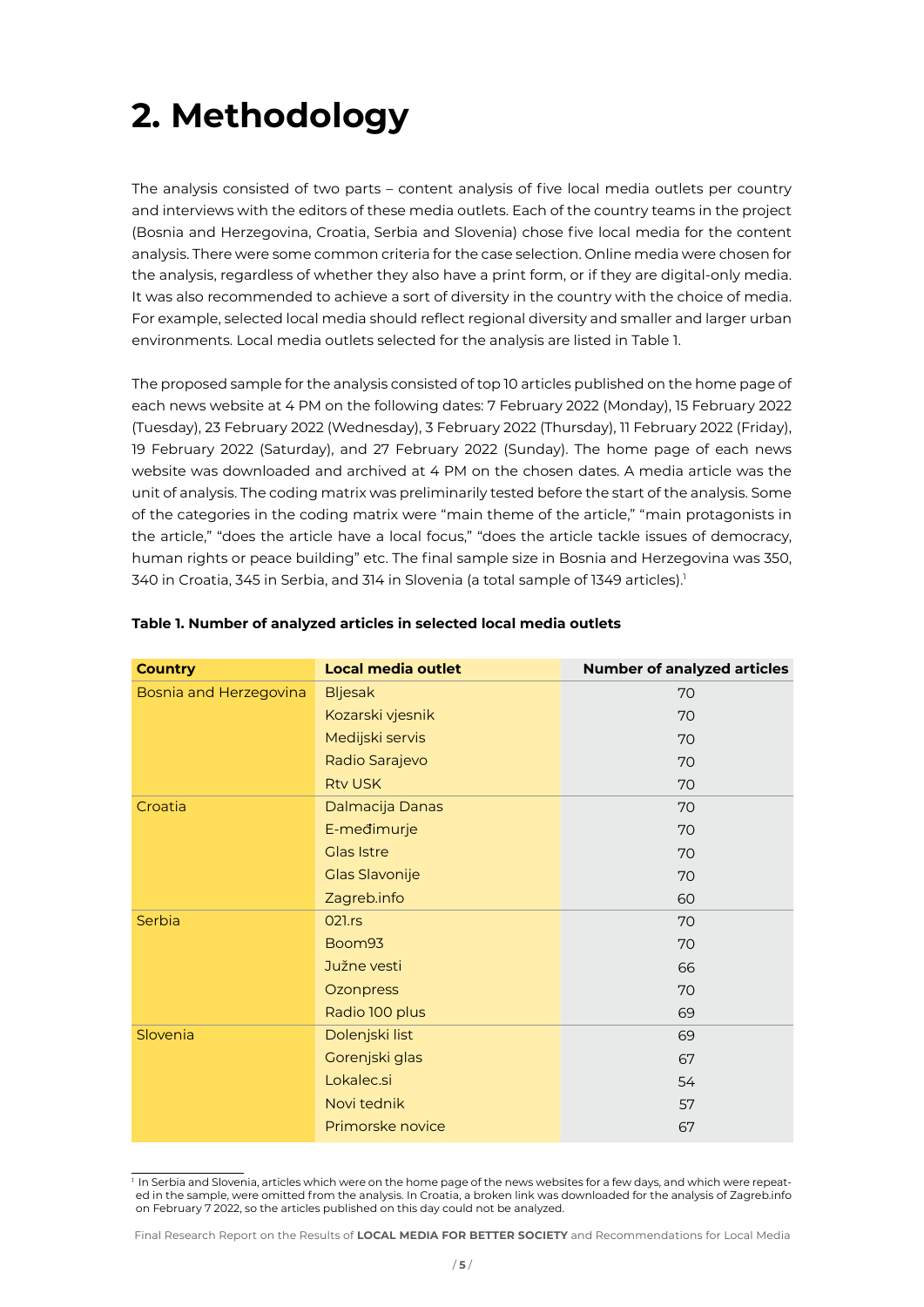Interviews were held throughout February with editors of the five chosen local media outlets per country. The interview guide was used by all countries in the analysis. The interview guide was divided into three topics: general introduction, attitudes towards the role of local media in democracy, human rights, and peace building, and finally, perceived influences and pressures on journalistic work in local media. Researchers also prepared a template that was sent to the local media outlets, in which they asked for information about the organizational structure, sources of funding and employment. In some countries, representatives of local media refused to participate in the research, so five interviews were not held across all four countries. For example, in Croatia, some potential interviewees declined to participate out of fear that they would be recognized in their local community, in case the report of this research showed the media outlet in which they work in a bad light. In Bosnia and Herzegovina, there was also a lot of reluctance, and some hostility expressed towards the research. In Bosnia and Herzegovina, three interviews were held via e-mail. In Croatia, two interviews were held, one in person and one over the telephone. In Serbia, all five interviews were held. In Slovenia, four interviews were held in person, and one via e-mail.

This research has several limitations. **The sample in the content analysis is small and cannot be used for a wider generalization of the results.** The research was conducted in February 2022, so the results of the analysis also might reflect some of the events which were predominant in this period, like the Covid-19 pandemic and the war in Ukraine. Therefore, some of the results might reflect these specific events (e.g. greater focus on health than in other periods), and not be entirely representative of the themes local media outlets usually focus on. Moreover, five researchers coded the material, and no intercoder reliability analysis was done. Therefore, although one coding matrix was used, researchers discussed all of the coding categories before the research and test coding was conducted, it is possible that different coders used different criteria for coding certain categories.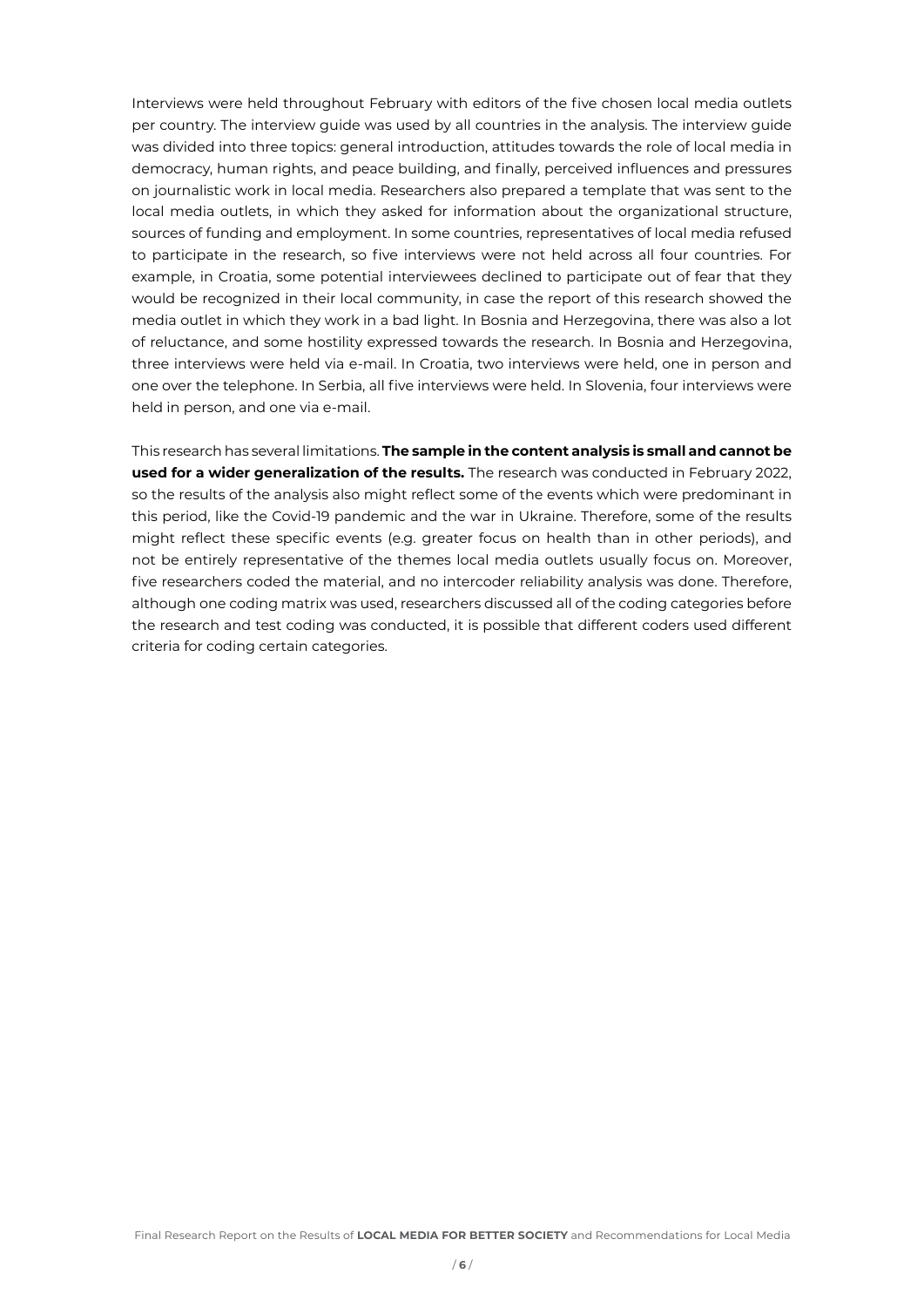## **3. Results from the content analysis**

News articles were most commonly written in the form of news reports (58.1%) and short information (34.8%). In the whole sample, the most common author of an article was an original author with a clearly stated name (30,5%). However, countries greatly differed in this respect. In Bosnia and Herzegovina and Croatia, the identity of the author of the article was not clear in most of the published articles – in Bosnia and Herzegovina, in 43.1% of the articles, the local media outlet was signed as the author, while in Croatia, in 30.3% of articles, there was an original author with no clear identity (e.g. signed only with initials). In both Serbia and Slovenia, most of the articles had an original author with a clearly stated name (42.9% in Serbia and 39.2% in Slovenia). Stories were mostly driven by current events (73%). Only 16% of stories were driven by an original media initiative, and 11% of the stories were initiated by pseudo-events (e.g. press conferences).

In all of the countries, **articles mostly dealt with themes with a local focus** (62% in the entire sample). However, there is a possible **lack of diversity in themes in local media** (see Picture 1). The most common themes were health and the health system (10.7%, possibly because of news about the Covid-19 pandemic), followed by crime pages and accidents (10.7%), and local politics (10.3%). According to this analysis, certain themes which could be important for the local community are usually not set high on the local media agenda (e.g. religion, science and technology, education, social themes, civil society). On the other hand, crime pages and accidents are very often the main topic in all of the countries.

Analyzed local media outlets in all of the countries **did not focus on issues of democracy, human rights and peace building in their stories** (this was found in only 5% of all articles). Most such articles were dedicated to peace building (12 articles), rights of people with disabilities (9), rights of children and youth (9) and democracy (9). The least attention is given to women's rights (3 articles) and rights of migrants, refugees, or asylum seekers (4).



#### **Picture 1. Main theme of the article, the entire sample of local media outlets (N=1349)**

Final Research Report on the Results of **LOCAL MEDIA FOR BETTER SOCIETY** and Recommendations for Local Media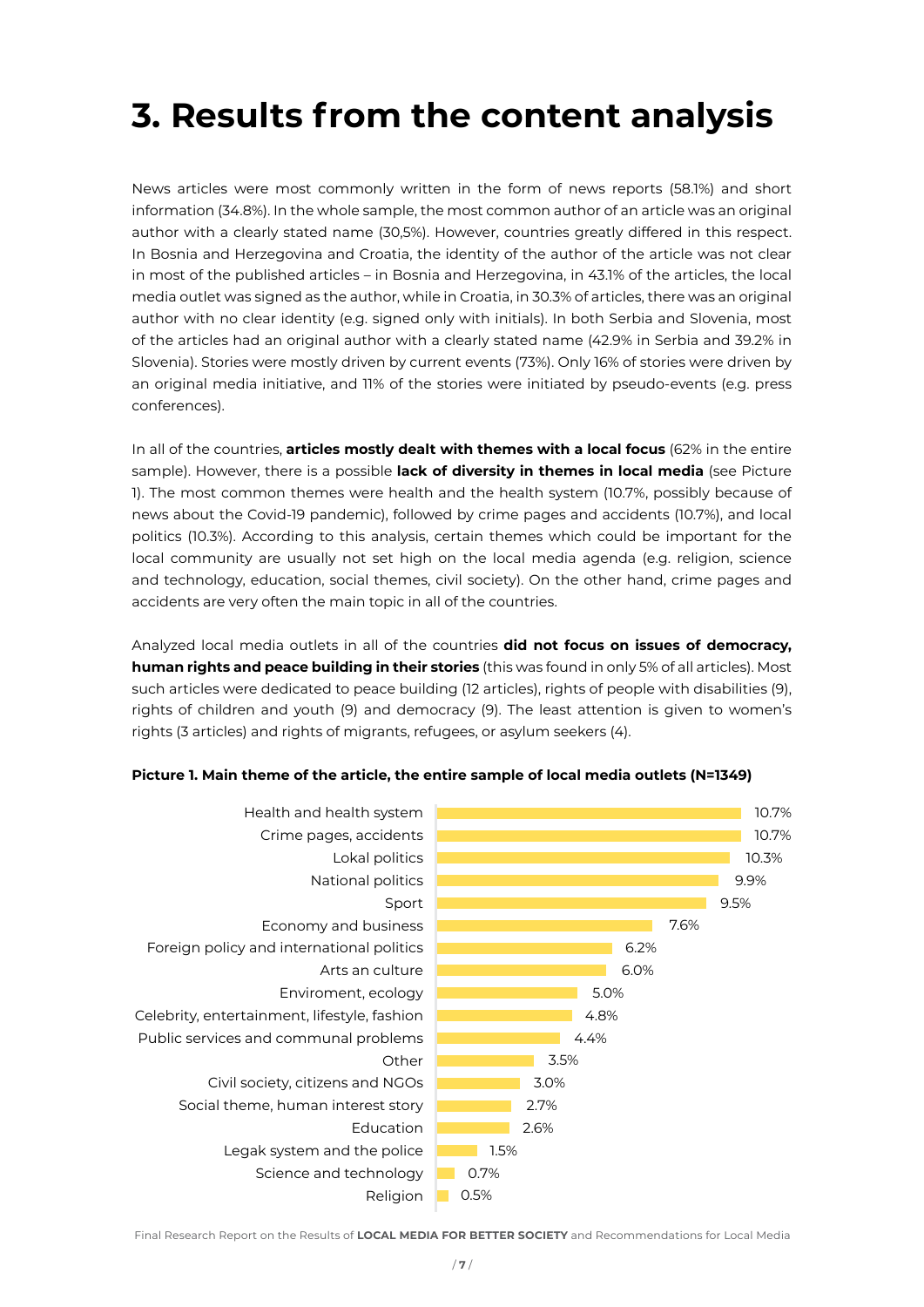As most of the articles focus on local themes, they also **focus more on local actors** (49%). However, there is also a lack of diversity in representation of main protagonists in articles in local media (see Picture 2). **The most represented protagonists are elites** (e.g. state services, famous people, politicians etc.). However, it is positive that the **public is a common main protagonist in local media** (in 8.8% of articles; an exception is Slovenia, where little focus is given to the public). Some of the actors which are very important for the local community are not represented. For example, although a lot of space is dedicated to local politicians in power (8.8%), **very little space is dedicated to local politicians in opposition** (1.2%).



#### **Picture 2. Main protagonist in the article, the entire sample of local media outlets (N=1349)**

Most of the **main protagonists in all of the countries are men** (women are main protagonists in only 13.7% of news stories). Men are represented the most as main protagonists in news stories about religion, international and national politics, sports, the legal system and the police, crime, and local politics. Women are represented in equal amount or more than men only in articles about celebrities and entertainment. They are somewhat represented in articles about civil society, human interest stories, stories about health, science, and education, but men are represented more often as main protagonists in these stories as well.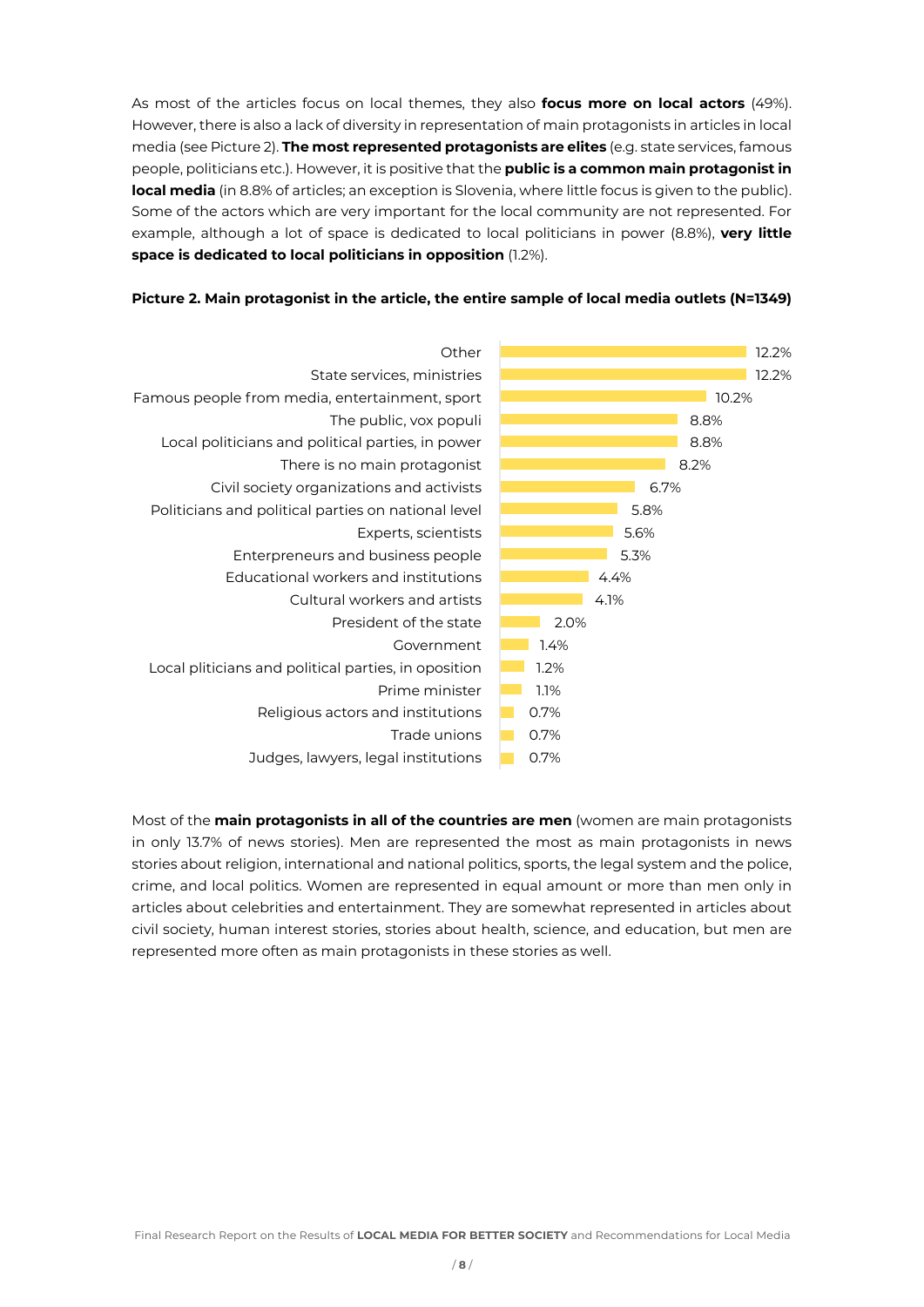#### **Picture 3. Gender representation across different themes of articles, the entire sample of local media outlets (N=1349)**



In the content analysis, it was also analyzed to what extent do local media succumb to using sensationalism in their articles. In the total sample, 89% of articles had an informative title, while 10% had a clickbait or sensationalist title. Although there were some differences, in all of the countries, **most of the articles could not be evaluated as clickbait or sensationalist.** In Slovenia, there was a higher share of sensationalist or clickbait titles (27.4%). As intercoder reliability was not performed, it is difficult to assess how much of these differences could perhaps be attributed to different criteria used by different coders in evaluating sensationalism.

Researchers also analyzed sources which are used for constructing stories in local media. In the entire sample, **15.6% of articles did not use any sources for the story** (or the sources were not clearly mentioned). The share of stories without a source was the highest in Serbia (20.6%) and Slovenia (20.1%). There was a low variety of sources used. **In 72.9% of articles, only one source was used for the story.** Most used sources in the four countries were official sources (39.4%), followed by other media that were used as sources for a story (11.5%). Official sources were used the most in stories about local politics (18.6% in the entire sample), stories about health and the health system (16.4%) and stories about crime and accidents (16.2%). Sources from civil society were usually quoted in news stories about civil society (31.1%), and business sources in stories about economy and business (60%). Expert sources were used the most in stories about arts and culture (18.6%) and health and the health system (16.3%).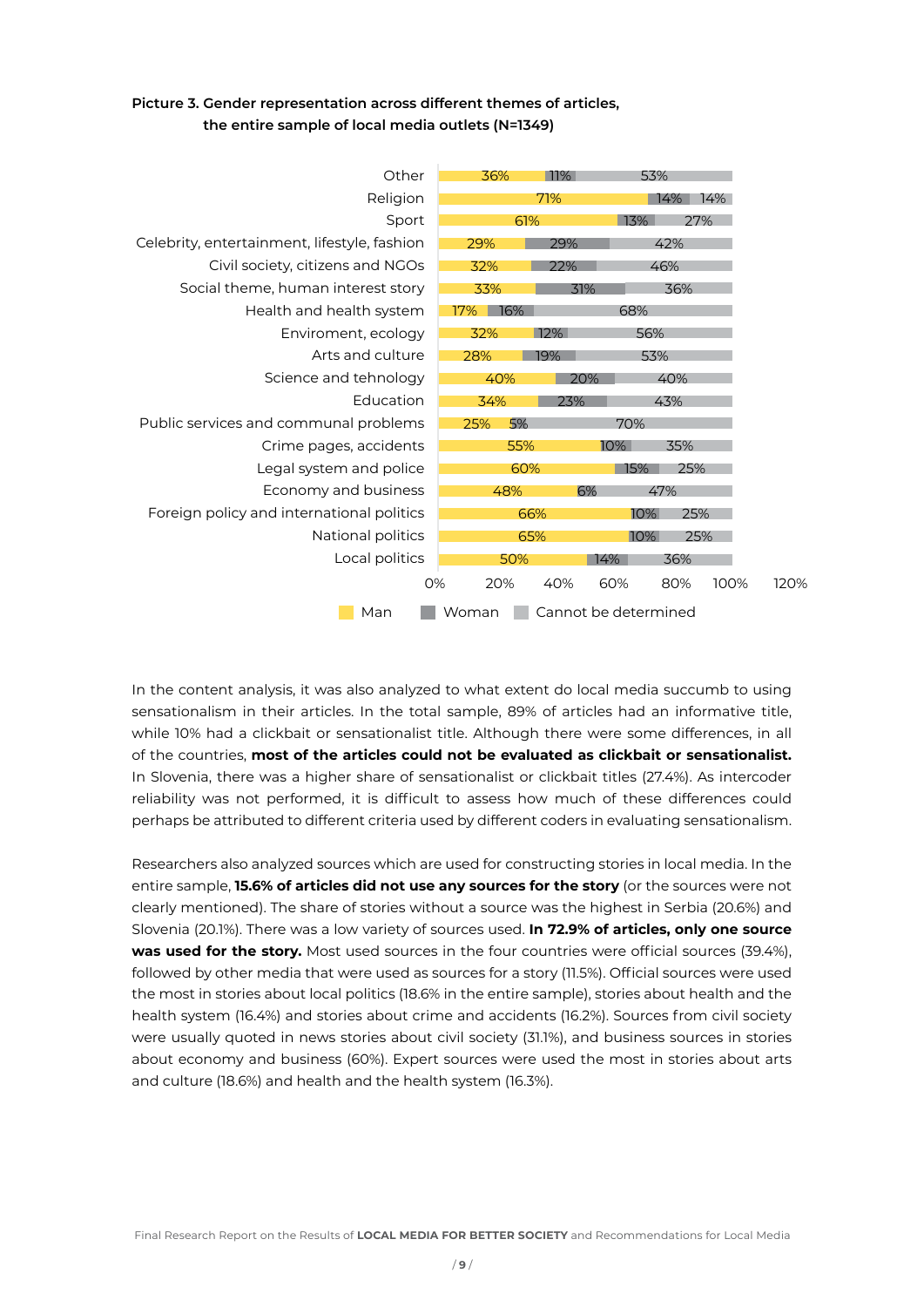There is a high prevalence of anonymous sources in Bosnia and Herzegovina, where in 25.4% of articles, the main source is anonymous. This was less of a problem in other countries. There was also a rather high percentage of sources from the category "other" (8.1%). In Croatia, most sources from this category were various websites or social media posts, in other countries, researchers also listed "ordinary citizens" as common sources in this category. Experts, sources from civil society and from economy and business are less represented as sources of the news stories. Given that the research was conducted during the Covid-19 pandemic, it is possible that experts had been even less represented as sources prior to the pandemic.



#### **Picture 4. Main sources of the news story in local media, the entire sample of local media outlets (N=1349)**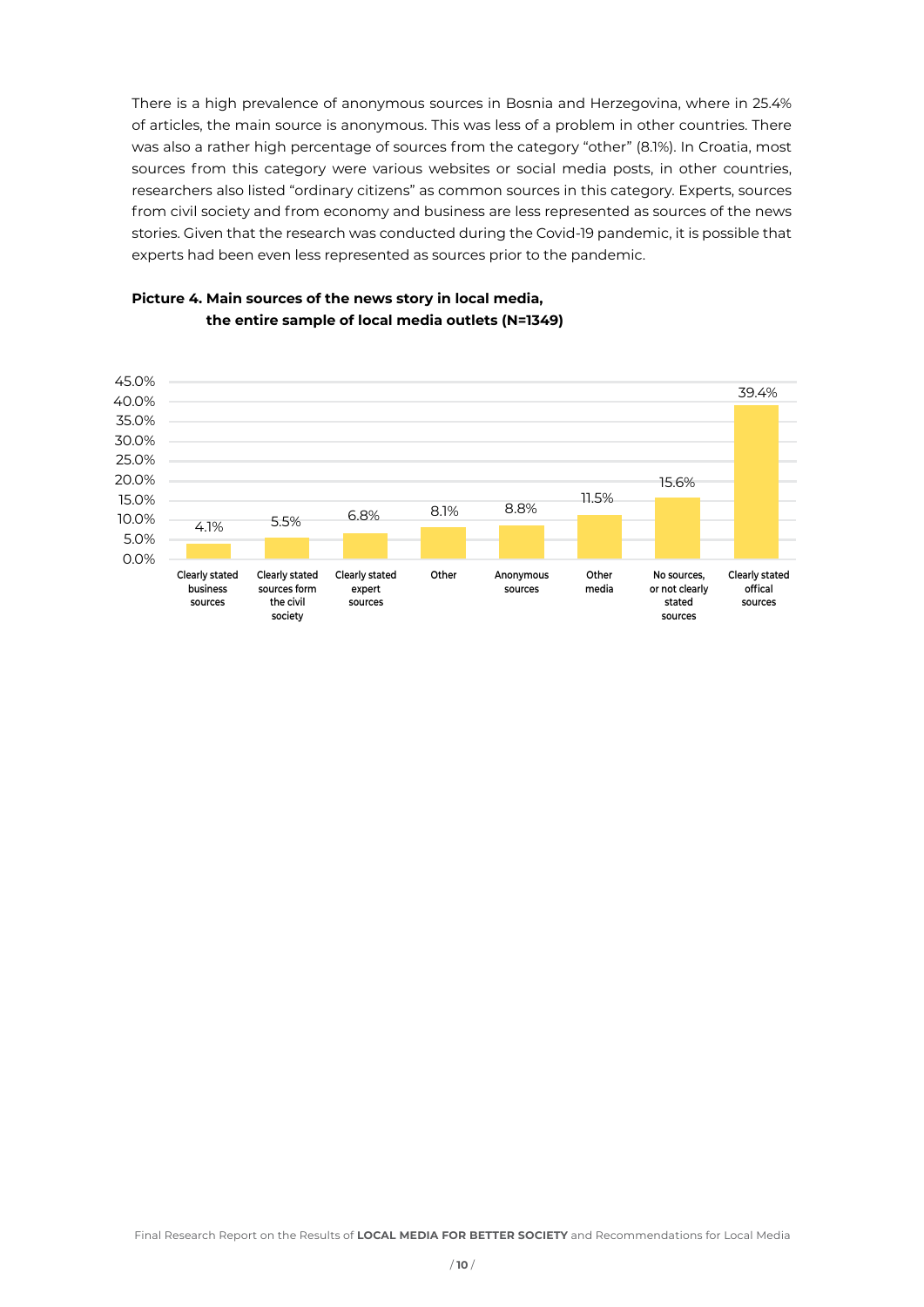### **4. Results from the interviews**

#### **4.1. Organizational structure, ownership, financing, and employment**

Through interviews, three main problems were noted in terms of ownership and sources of funding of local media. First, there is a **problem of untransparent public financing of local media,** which is especially pronounced in Bosnia and Herzegovina, Croatia, and Serbia. In Bosnia and Herzegovina and Serbia, participants in interviews mentioned that it is difficult for local media to achieve sustainability without public funding in an oversaturated media market. Therefore, local media are often dependent on public funding, and the untransparent models of awarding funding, making this an effective tool for political pressure. In Serbia, what became clear from the interviews is that public funds are perceived as being reserved for politically connected media, or that local media receive only a small share of available funds, while most subsidies go to media controlled by the local government.

In Croatia, the situation with untransparent financing of local media depends on the region, given that the situation has changed in certain regions in Croatia after the local elections in 2021. As a local journalist from Istria explained, prior to the elections, many local media outlets were dependent on subsidies which came directly from local municipalities' budgets, which was a risk for media autonomy. After the last elections, these models changed, and the issue of public media funding has become an important topic in Istria. A similar situation was noted in Zagreb, where during the former local government rule there were available subsidies for local media in Zagreb, which were not continued with the new local government. Both participants in the interviews in Croatia agreed that this might be an opportunity for the development of models of public subsidies with safeguards for media autonomy.

The second problem detected through the interviews is the **structure and concentration of ownership on the local media market.** In Slovenia, oligarch Martin Odlazek owns almost 90% of Slovenian local media, which creates a great risk for ownership influence on media, and a threat to media pluralism. In Bosnia and Herzegovina, the ownership problem is that many local media were founded by local governments and are funded to a great extent directly from the local budget (even up to 90% according to interviews). For this reason, some of the interviewees in Bosnia and Herzegovina openly stated that they were not autonomous from local governments.

The third problem which was apparent from the interviews pertains to the **vulnerability of local media to external influences and changes,** such as the Covid-19 pandemic, due to the lack of diversity in sources of funding. For example, the interviews in Slovenia revealed that many local media outlets rely on one source of revenue, which made their position vulnerable, due to a decline in sales or advertising during the Covid-19 pandemic. However, a diversity of sources of revenue is still not enough for the sustainability in saturated media markets, like in Serbia. Local media in the Serbian sample usually rely on various sources of revenue: sales, advertising, donations, EU funding and public subsidies.

In all of the countries, the problems of the local media being understaffed were mentioned in interviews. This could also be connected to the findings from the content analysis, which found a lack of original media initiative in covering news stories and a lack of sources used for news stories. In an interview with a local media journalist from Croatia, it became clear that a lack of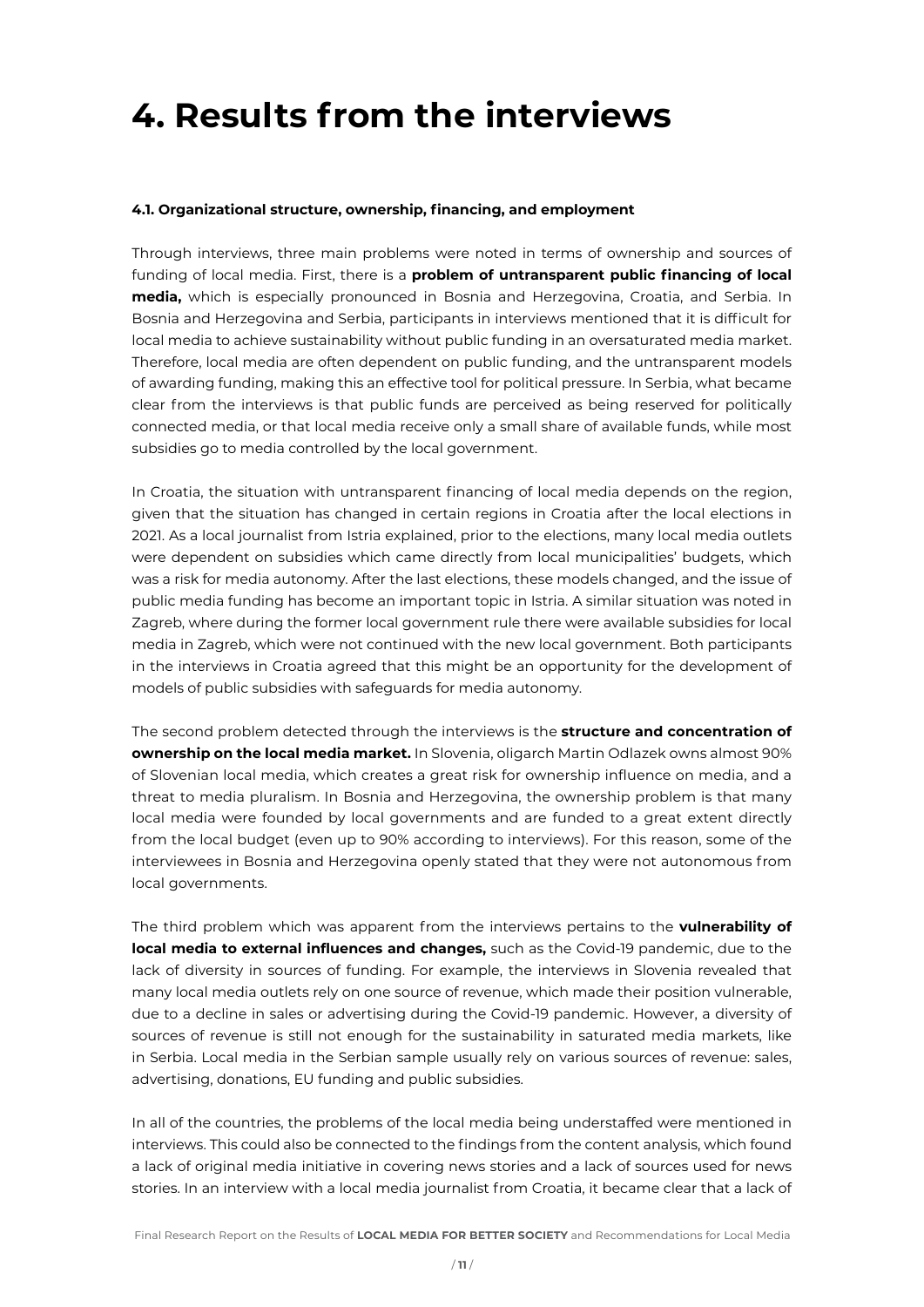resources for investigative journalism and the diminishing importance of journalism make it difficult for local media outlets to provide deeper analyses of certain topics, like human rights. Although the Covid-19 pandemic was a great challenge for the sustainability of local media, layoffs of journalists were not reported in the interviews.

#### **4.2. Support for the local community, public interest, democracy, and human rights**

Most of the participants in the interviews from local media agreed on the normative role that local media should have for the local community, public interest, democracy, and human rights. However, there were several different framings of the local media contribution to public interest, democracy and human rights expressed in the interviews. For example, in some of the interviews, editors expressed the **important role local media have in democracy building** and contributing to a more democratic society. As one local media editor from Serbia explained:

"Democracy cannot be set from the outside, or from Belgrade… the role of media, NGOs and intellectuals is in that direction."

However, as another editor from Serbia explained, reporting on human rights issues and peace building can provoke public attacks, especially when reporting on refugees or war crimes.

The role of **local media in strengthening participation and developing a closer connection with citizens** was also expressed in interviews. The local media outlet Južne vesti from Serbia even developed an application for reporting issues and stories, where citizens can provide information and report issues that they notice in their local community. A local media editor from Zagreb also shared a similar view of the role of their media outlet. Citizens often contact the local media outlet when they cannot receive information or support from the local services or government. This local media outlet and local communities on Facebook are often in a symbiotic relationship – the local media outlet highlights stories which social media users are interested in, and therefore further broadens its reach. As a local media editor from Croatia put it:

"Facebook comments create a story of their own."

Another important view of the local media role in promoting public interest is in informing citizens and monitoring government and democratic processes, giving local media outlets a sort of **watchdog role,** which was expressed in more interviews across the four countries. As one of the local media editors from Slovenia stated:

"I think that the role of our local media is to consistently monitor local authorities, that is our main public interest." (Local media editor from Slovenia)

Some local media outlets, especially in Slovenia, expressed their public role in **regional development, connection, and identity building.** Aside from local identity, several local media outlets also expressed the importance of **acknowledging the diversity of identities** inside a region or local community. This is especially pronounced in multicultural or multiethnic communities like in Slovenia (where there is a notable Italian minority), or in Bosnia and Herzegovina. One local media editor from Bosnia and Herzegovina explained the role of their media outlet like this:

*Media in a local community, and that is also a mission of our media outlet, should be dedicated to citizens and to the life of their city, local themes, events and people. They should point to the problems in their community and the problems of their citizens, marginalized social groups, to positive examples from the community, events which*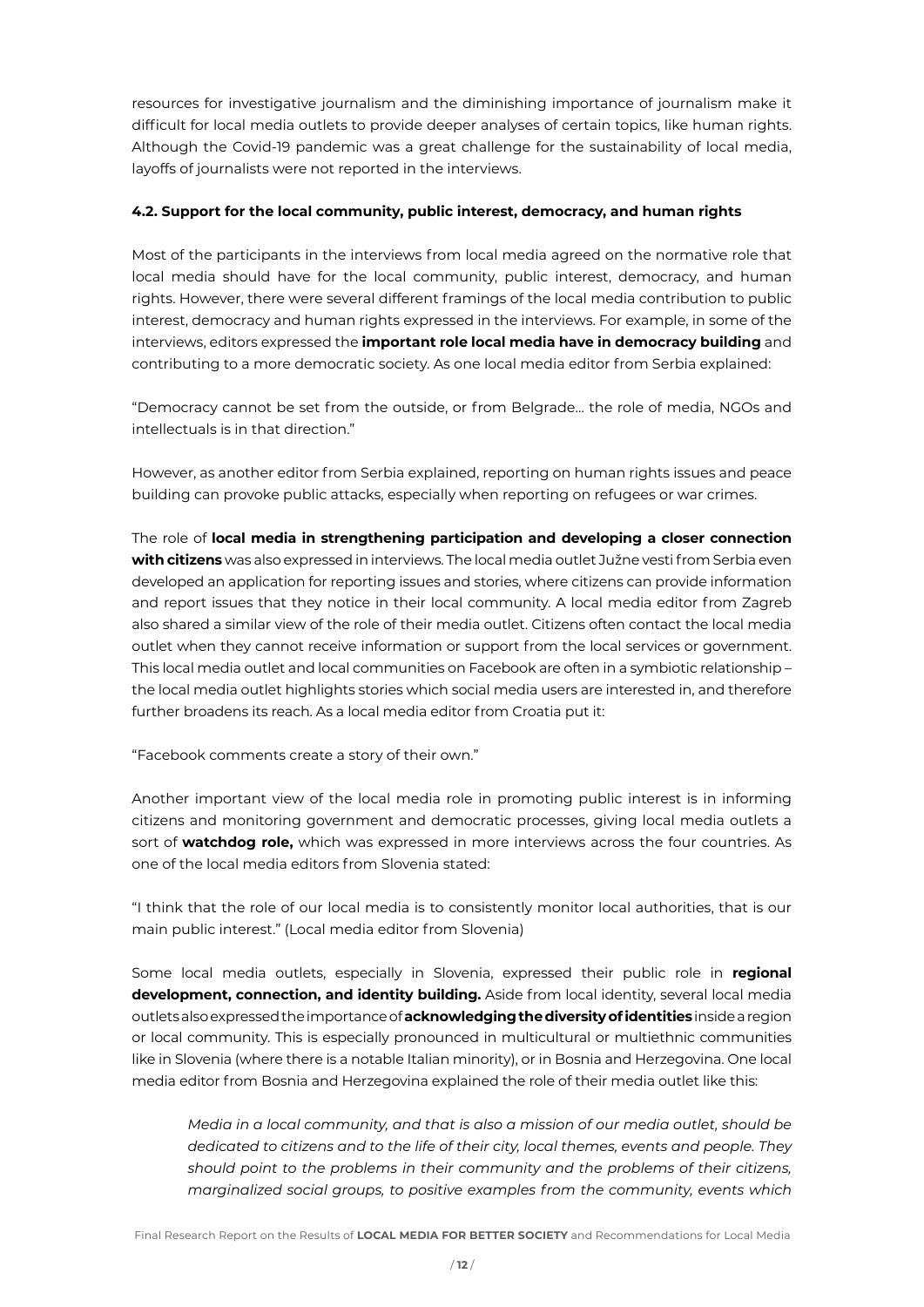*improve the lives of citizens, and they should promote a multiethnic society, education, culture and sport.*

One other perception of the role of local media is **providing information for the public debate and dialogue** among citizens, in a way that is opening a space for the development of the public sphere. However, there was also some skepticism expressed over this role, as social media has become an important space where debate takes place. One local media editor from Slovenia explained:

*[Social media] gave an opportunity to people to express their problems, it became a space for the exchange of opinions and attitudes (for and against) about certain issues. Before, it was magazines that were used for the exchange of opinions, but*  today anyone can write what they feel on Facebook. There used to be, for example, *two pages of "Letters from Readers," where we left a space for people to share their attitudes and views.*

Others see the potential in the role social media could have in promoting dialogue and exposing the non-transparent connections between local governments and local media. As a local journalist from Istria explained, audiences often mock and criticize, and therefore expose content shared by local media on social media which serves as a space for uncritical promotion of local government.

Some media outlets see themselves as having a traditional role of local media, offering a mixture of **information, education, and entertainment.** This is, perhaps, a role accepted in more commercially oriented media, which try to balance between offering entertainment and information. For example, this is a position of a local media outlet from Zagreb, which is commercial and audience oriented, and sees its public interest in offering "service news" and themes that audiences seek. However, some of the editors also share a concern that it is difficult to maintain this traditional role under the commercial pressures, which are at odds with media's democratic role.

However, there were also some editors who expressed skepticism towards these normative ideals. According to one of the editors in Slovenia who made some criticisms, 30 years of transition was not enough to develop a clear idea of what public interest in Slovenia is, which makes it difficult for local media to hold on to this idea under various pressures. Similar skepticism was expressed by an editor from Bosnia and Herzegovina, which revealed another position about the more collaborative role of local media in which they serve as a kind of an information board of local government and local services:

"I do not think about the ideal role of media because it does not exist. We try to be "the voice of the city", so that citizens are informed in time about all the important events in all segments, from political to social."

However, although adherence to normative democratic roles of local media is expressed in most of the media, results of the content analysis show that the content of local media does not reflect this position. As Tjaša Turnšek, a researcher from Ljubljana pointed out after analyzing results from Slovenia, there is a large discrepancy between theory and practice, what the local media perceive to be their role, and what the final output is. The reason for this discrepancy is probably in different pressures that local media outlets are exposed to, something that is further explained later in the report.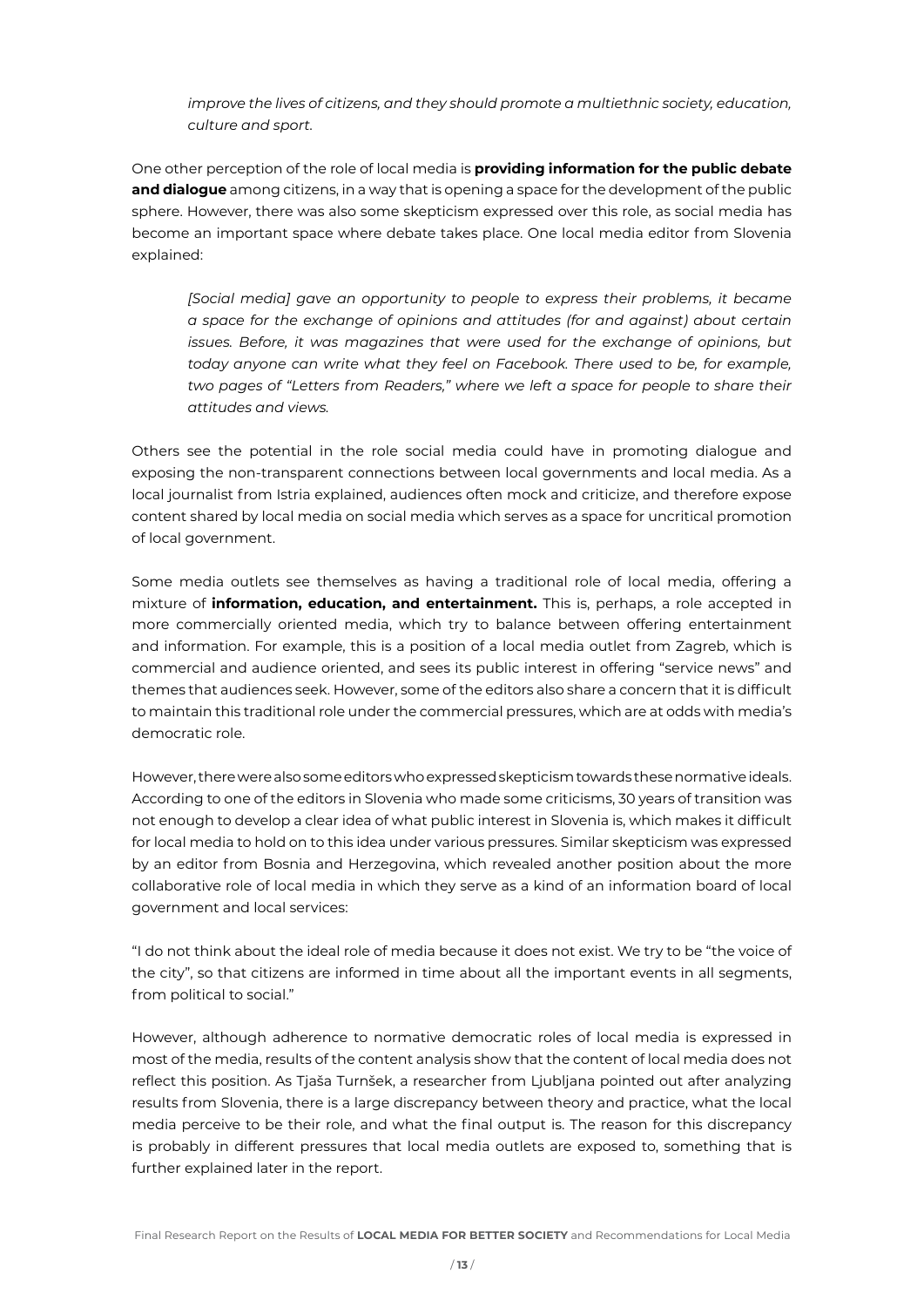#### **4.3. Pressures and influences on local media**

In the interviews, editors explained many pressures that they face, the most important ones being economic and political pressures, which also often overlap. In Serbia, some editors claim that the clear political pressures from the past, expressed directly in the form of commands, strategic lawsuits, threats, or physical attacks, are now transformed to economic pressures.

"There were even physical attacks, Molotov cocktails were thrown at us… But this stopped happening ten years ago. Now it's more sophisticated, through cutting off financial support and through lawsuits," as a local media editor from Serbia pointed out.

#### They also said:

*Earlier, we received multiple lawsuits from Velimir Ilić, who was the mayor, and then became a minister. We also received threats very often, that we will be beaten or killed. In the last couple of years, this has stopped. Now there's only an economic pressure. Many entrepreneurs do not want to advertise at our outlet, some of them even give us donations but ask to remain anonymous, to not advertise them, because they fear inspections.*

In Serbia, local media often finance themselves by applying to public tenders for local media subsidies. But these subsidies are transferred in an untransparent way and they discriminate against critical media.

"Tenders have become a means for political parties to finance regime-friendly media. They give some of the funding to us, too, just so we do not complain that we have not received anything, while being the media outlet with the highest readership here, said a local media editor from Serbia.

In Croatia, a similar mixture of political and economic pressures was discovered. Firstly, many local media outlets are directly funded through local government budgets, via non-transparent tenders. Many local media outlets receive advertising from companies owned by local municipalities and publish native articles which promote the successes of local governments or local public companies. Often, these articles are not clearly marked as promotional, but seem like an original news report. A local media journalist from Croatia stated:

"often there is a journalist's signature in articles where journalists write native and propaganda texts advertising certain companies owned by the city, the municipality, or city projects."

In Bosnia and Herzegovina, political pressures are seen more clearly, as many local media are established and directly funded by local governments.

*We feel pressures of different kinds – from founders, politicians all the way to the directors of this media outlet. All employees are exposed to pressures, from editors to journalists. Pressures usually come from the founders of media outlets (the prime minister, ministers). They monitor whether we report or do not report on a certain event, if we play the statement longer than we should have, whether we should leave out the name of someone who is not politically in line with the current government etc. These "instructions," or orders, are transferred to the media director who then informs the editor (of a news and information program) with the intent that the order is executed. Since I am now the editor of the news and information program, I speak from my own experience. Often there are conflicts with the media director because the orders are against professional journalism norms, but the orders should be respected, because*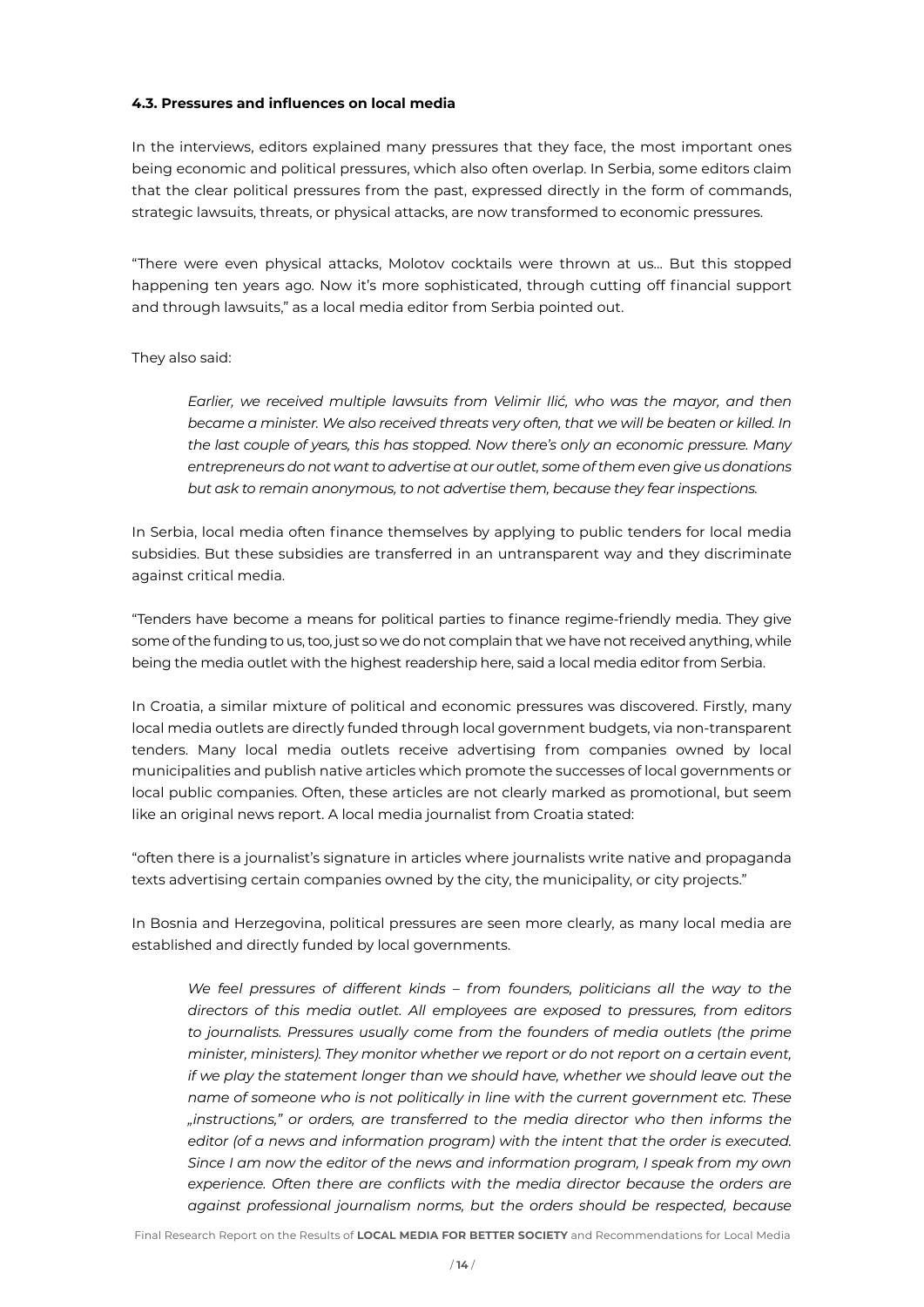*otherwise there will be no wages. In this kind of situation, we try to make a compromise and "sugarcoat" certain content. The politics has a negative effect on us because many perceive us as a "regime media", which demotivates and degrades those of us who try to do our jobs professionally. (A local media editor from Bosnia and Herzegovina)*

In Slovenia, political pressures were less clearly visible than in Bosnia and Herzegovina, Croatia and Serbia, at least from what was shared in the interviews. However, some editors said that political pressures are always felt, especially prior to and during political elections. Moreover, local media editors in Slovenia recognized new political pressures stemming from citizen activist groups, which was strongly felt during the Covid-19 pandemic, as media outlets were perceived to spread "fake news" and as a means for manipulating citizens by certain conspiracy theory groups. These pressures were also expressed in an interview in Croatia, where not only was pressure from activist groups recognized, but also for regulation and fact-checking on social media. It was interesting that fact-checking and regulation of disinformation by social media was perceived as political pressure, as some decisions were perceived as unclear, and regulation as not being transparent enough.

In Slovenia, there were some positive examples among local media outlets which seemed to hold a rather high autonomy. For example, Gorenjski glas is a media outlet owned by journalists, and perceives itself as autonomous from political and other pressures, having a responsibility only to its readers. Another local media editor from Slovenia also expressed satisfaction with a higher level of autonomy:

"Being an owner, director, and editor at the same time makes it a lot easier to avoid any kind of pressures."

Clear economic pressures were more clearly expressed among editors in Slovenia. Some editors explained they felt advertising pressures from their own marketing departments, and some felt economic pressures from owners' economic expectations.

"There is advertising pressure from our own marketing department, and also political and economic pressures to report in a specific way. If you report 'the wrong way', you lose the advertising money," a local media editor from Slovenia stated.

Other pressures expressed in interviews mostly stem from a problematic financial situation and political pressures. Many local media outlets report being understaffed, which makes it very difficult to achieve greater quality in their work. Negative influences on journalism work are also recognized in the lack of reliable sources. As an interview from Serbia revealed, official sources are often unreliable, and sometimes representatives of public institutions are not allowed to give statements to media. This was especially problematic during the Covid-19 pandemic, given that, for example, only the city mayor would be giving statements to the media, even when it came to information about health issues and epidemiology, areas in which they were surely not an expert and could not give reliable information. At the second workshop held as part of this project, one of the journalists from Bosnia and Herzegovina attributed the high percentage of anonymous sources in local media to fears that many have when giving statements to media. As they explained, independent sources critical of the government often do not feel comfortable in revealing their identity.

Local media mostly perceive the role of professional journalism associations as positive and supportive, although there were some criticisms made in this respect. According to interviews held in Bosnia and Herzegovina, media often ask for support when confronted with political pressures, and BH Journalists Association provides information and support in these cases. A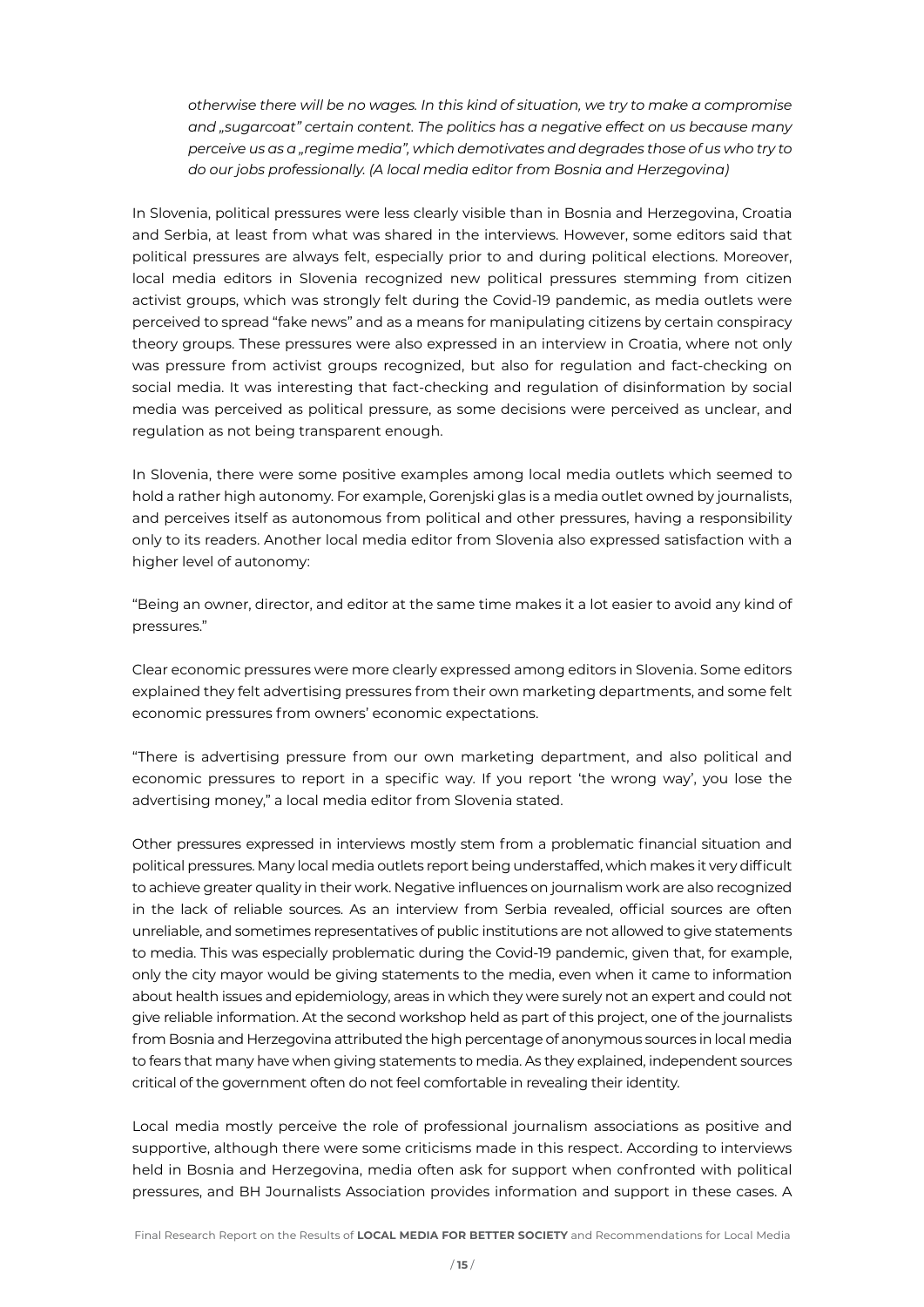local journalist from Croatia also emphasized support journalists receive from both the Croatian Journalism Association and the Trade Union of Croatian Journalists. However, a local media editor from Croatia shared doubts that new generations of journalists are informed about the activities of professional organizations and expressed concern that these organizations were not doing enough to promote their activities and attract new members. In Serbia, professional journalism associations are divided along the pro-government and independent lines. While Independent Journalist's Association of Serbia (NUNS) is perceived as providing support for local media (the criticism is only that it needs a more coherent organization), The Journalists' Association of Serbia (UNS) is seen as tolerating political pressures and creating damage to the profession with some of its actions. Slovene Association of Journalists (SAJ) is perceived important because of the code of ethics committee and the services it provides to journalists.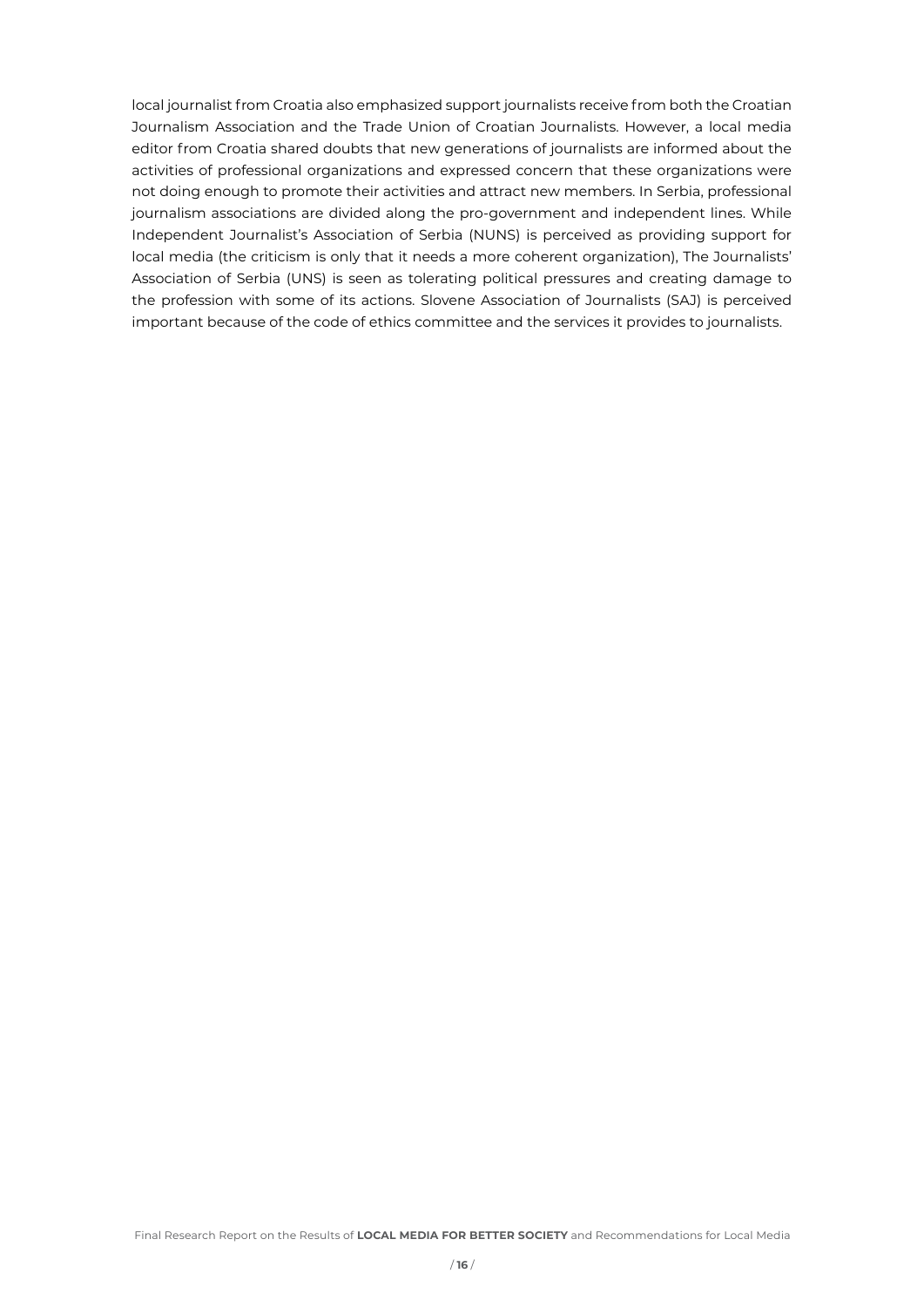### **5. Conclusion**

The study of local media in Bosnia and Herzegovina, Croatia, Serbia and Slovenia was based on a research on a smaller sample, which makes it difficult to provide larger generalizations. However, results point to some interesting trends and indicators of problems with which local media are faced, but also some opportunities which could be explored.

First of all, on the positive side, this study showed that local media are really oriented towards exploring local themes and addressing local actors and communities. Although many media confronted with commercial and social media pressures use a sensationalist style in reporting, the analysis of titles of local media in this sample found that the largest share of the titles were informative, and not clickbait or sensationalist. In this respect, as was emphasized by Sabina Mihelj in the workshop organized as a part of this project, local media could serve as a remedy in a hyper polarized media environment. Another positive finding was that there was a rather high share of the public serving as a protagonist in local media news stories, which means that local media tend to give a voice to the community that they are addressing (although this is not the case in all media outlets and all of the countries).

However, the content analysis also revealed many possible challenges for local media outlets in promoting a "better society." Although the support and acknowledgement of the local media role in promoting democracy and human rights was emphasized in the interviews, there is a clear lack of focus on issues of democracy, human rights and peace building. Only 5% of articles in the sample had such focus. However, as was expressed in the discussion in the workshop with Sabina Mihelj and Václav Štětka, a question could be posed whether demanding local media to write about issues of democracy and human rights would be having too high expectations, as the dominant role of local media is to serve the local community.

There is possibly a better way of approaching the issue of democracy, human rights, and peace building, by using different approaches to stories and representing diverse issues and protagonists. As one of the local media editors from Slovenia mentioned, in their outlet they try to write about migration through the human rights issue. Local media in the analyzed sample could face some challenges in this respect, if it is to be judged by the diversity of themes and protagonists represented. There is a rather high representation of members of elites as main protagonists, and main protagonists are usually male. More space could be given to the voices of women, politicians in opposition, unions, and cultural workers. There is also a lack of balance in themes viewed as important by local media. There is a high focus on stories on crime and accidents, especially in some of the countries. While these stories might have public interest, overemphasizing such stories brings less attention to other issues which might have a stronger public interest for the local community (e.g. underrepresented themes are religion, science, civil society, education etc.).

There are many challenges which, as revealed by the interviews, stem from the lack of resources and various pressures with which local media are faced. For example, content analysis showed that 15.6% of the articles have no sources for the story, and that 72.9% of the articles have only one source for the news story (and that they mostly rely on official sources). This can be explained by understaffed newsrooms, unreliable sources and political pressures which make many sources unavailable, which were also some of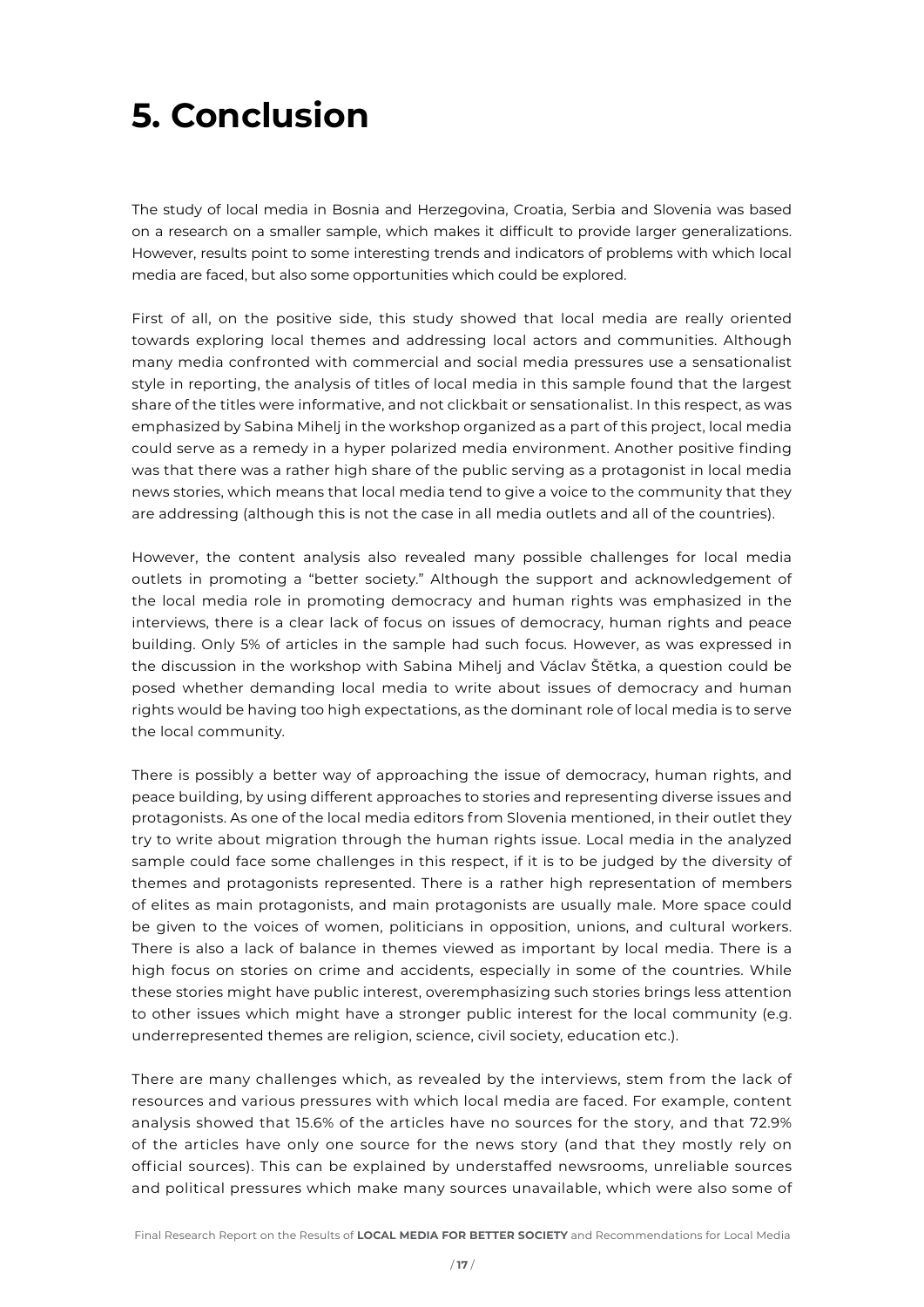the problems shared in the interviews. A lack of resources is probably also the reason for the lack of original media initiative in exploring different themes, and why most of the content is driven by current events.

Most of the problems highlighted by this study come from the political and economic pressures towards local media, which are often intertwined. These come in the form of non-transparent public funding which also serves as a form of political pressure, ownership pressure, either in the form of pressure coming from concentration of private ownership, or the pressure from local municipalities which own local media. It also comes from the unstable and vulnerable position of local media on saturated media markets, and reliance on certain sources of funding.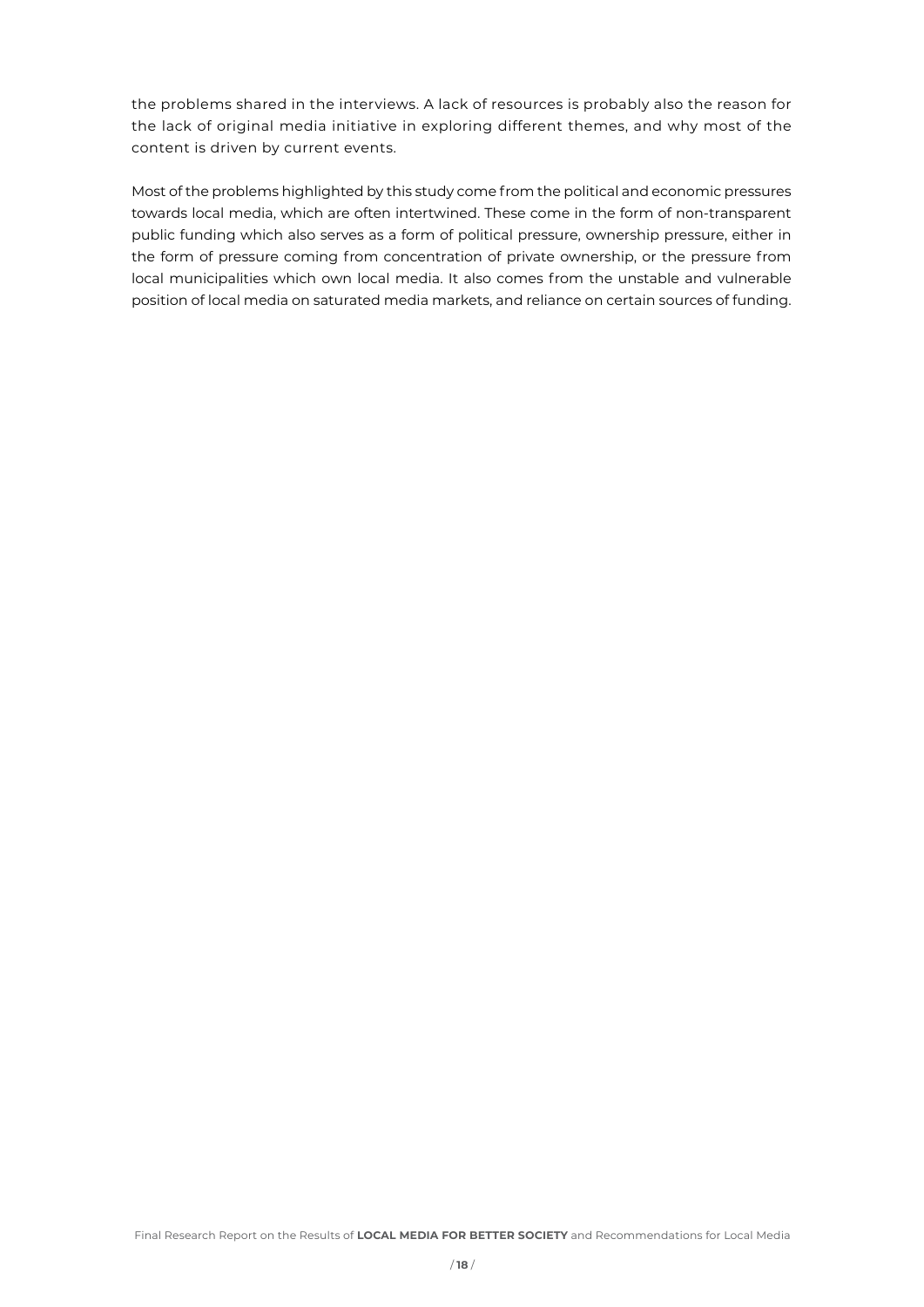### **6. List of recommendations for local media**

Based on the results of this study and comments from media experts (Sabina Mihelj and Václav Štětka), as well as discussions with local journalists, we can propose some recommendations for local media in Bosnia and Herzegovina, Croatia, Serbia, and Slovenia. We would just like to emphasize that most of the problems stem from the lack of financial and other resources, and political pressures with which local media are faced. These of course require either more systemic political changes, or the development of media policies or models of public funding for local media with safeguards for media autonomy. However, some insights from the study might be helpful for journalistic practice.

**More focus on the diversity of stories and issues** 

This study showed that there might be a risk in underrepresenting certain issues important for the local community, while certain topics (like crime stories) are covered in a higher proportion. Therefore, local media could put more effort in representing more diverse issues which have importance for the local community.

 More focus on the diversity of identities

The study showed that there is a higher representation of certain protagonists in news stories in local media (e.g. men, or politicians in power). More space could be given to protagonists with diverse identities. For example, in the analysis, it was found that voices of women, politicians in opposition, unions, and cultural workers were underrepresented.

 $\Box$  Use of more sources in the story

The study found that there is a lack of diversity in sources used for the news stories in local media. This can be explained by understaffed newsrooms, unreliable sources and political pressures which make many sources unavailable. However, more emphasis could be placed on corroborating sources which could be unreliable, or on putting more contextual information and analysis when only one source is available.

 $\blacksquare$  More support for original journalistic initiative in exploring local issues

The lack of resources is probably the reason for the lack of original media initiative in exploring different local issues, and why most of the content is driven by current events. However, more support should be aimed at promoting original journalistic initiative and deeper investigation of stories important for the local community.

 $\blacksquare$  Potential for the use of social media or applications to connect to audiences and citizens

Some media outlets in the analysis use social media or have developed applications to connect with citizens and audiences. Although there is also a risk in reliance on social media, which is important to acknowledge (e.g. the pressure to resort to clickbait content), local media could also think of strategies to use social media or certain innovations to build trust and connect to audiences.